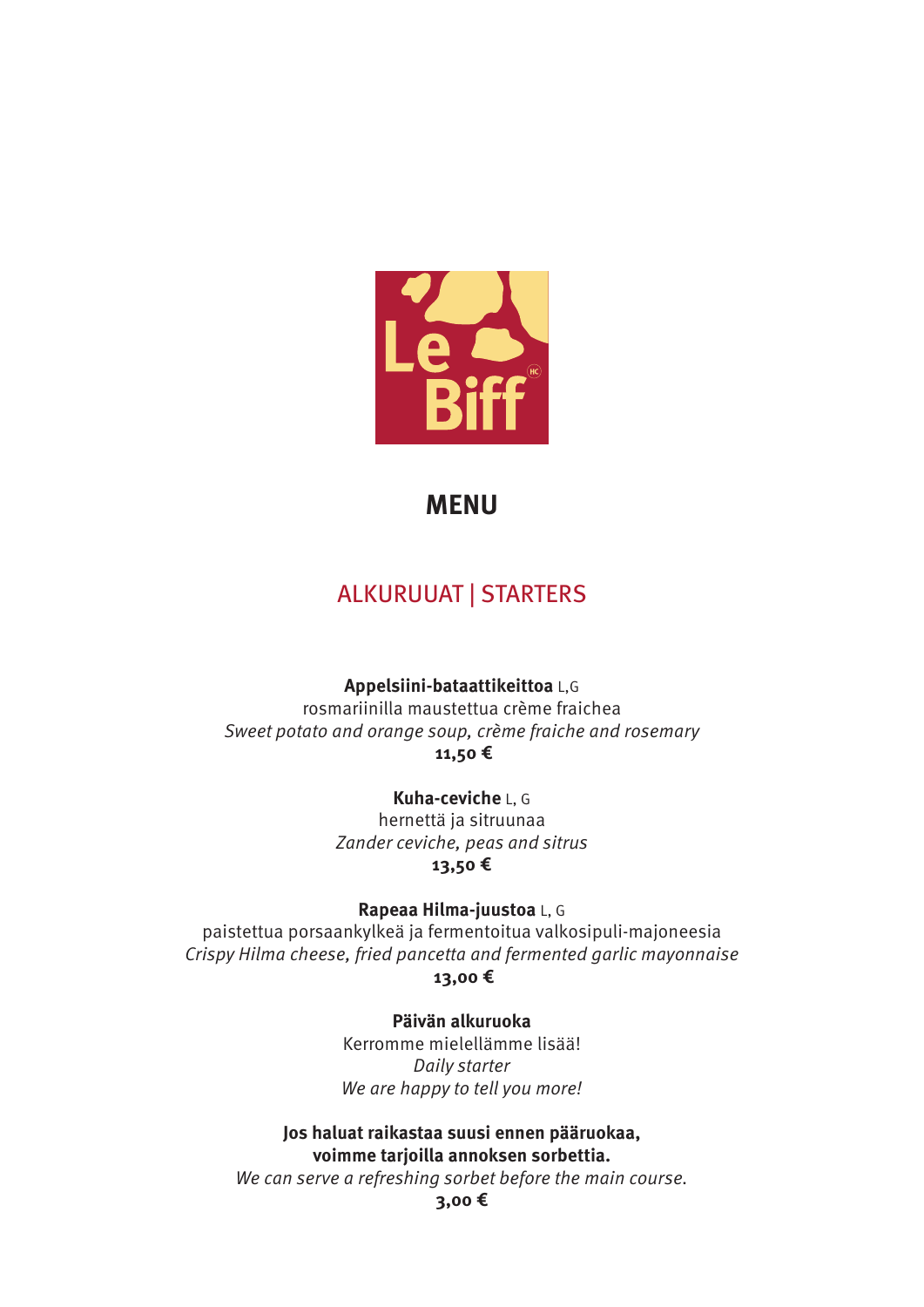

# PÄÄRUUAT | MAIN COURSE

**Le Biffin klassikko, pippuripihvi suomalaisesta naudan sisäfileestä** L, G

Perunagratiinia, appelsiini-rakuunaporkkanoita ja Jaloviina-rosépippurikastiketta Le Biff's classic pepper steak of Finnish beef tenderloin, potato au gratin, orange and tarragon carrots, pepper sauce with Finnish brandy **38 €**

> **Päivän kalaa.** Kerromme päivän saaliin! Fish of the day – please ask your waiter about today's catch! **32 €**

**Maalaiskanan rintaa** L, G

Peruna-kanankoipikrokettia, kanaliemi-kastiketta Josper grilled chicken breast, potato and chickenleg croquette and chickenskin sauce **32 €**

**Savustettu porkkana-kikhernepihvi** L, G

Grillattua porkkanaa ja rapeaa kikhernettä Smoked carrot and chickpea steak, grilled carrot and crispy chickpeas **29,50 €**

> **Päivän annos** Kerromme mielellämme lisää! Dish of the day We are happy to tell you more!

**Voisimmeko tarjoilla ennen jälkiruokaa palan kotimaista juustoa lisukkeineen?** How about a piece of Finnish cheese before dessert?

**4,00 €**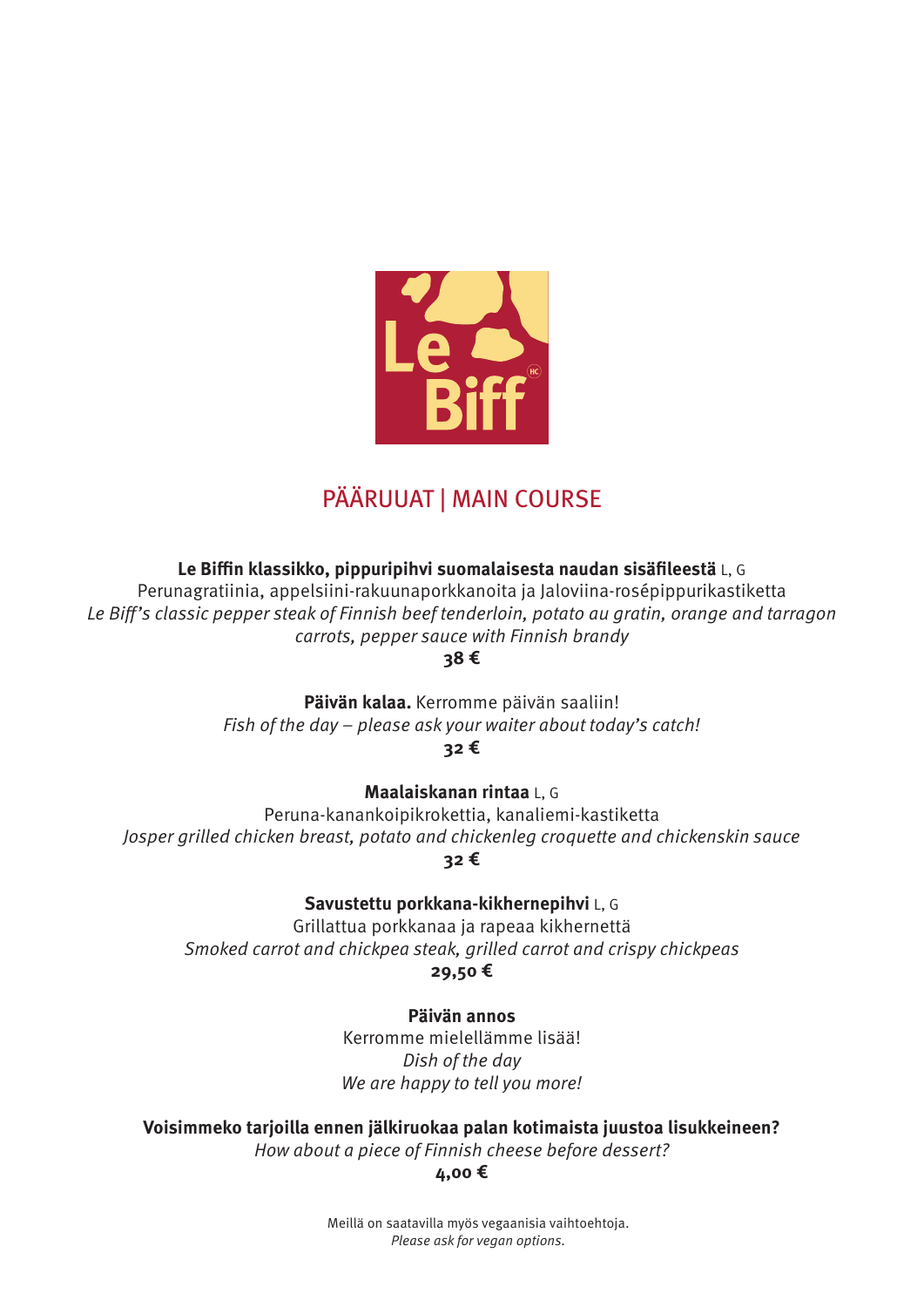

## JÄLKIRUUAT | DESSERT

**Sitruuna-timjamimousse** L, G Sitruunatahnaa, sitruunacoulista ja tuillekeksiä Lemon and thyme mousse, lemon curd, citrus coulis and tuille biscuit **12,00 €**

**Lakritsa-raparperipannacotta ja raparperihilloketta** L, G Liquorice and rhubarb pannacotta and rhubarb jelly

**12,00 €**

**Le Biffin jäätelöannos**

Kerromme mielellämme päivän maut! Le Biff ice cream We are happy to tell you the flavours of the day! **12,00 €**

**Päivän jälkiruoka**

Kerromme mielellämme lisää! Dessert of the day We are happy to tell you more!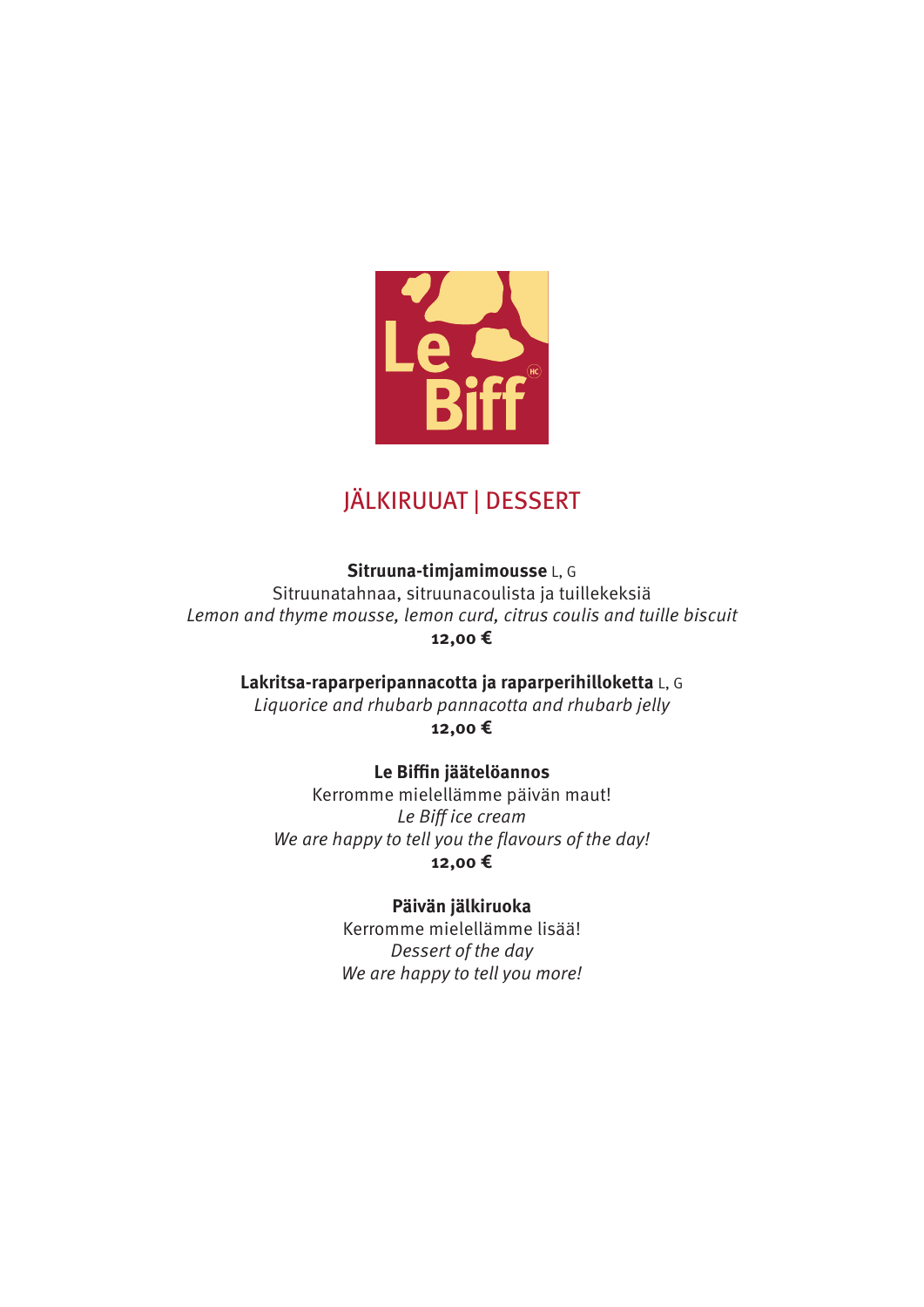

# DIGESTIIVIT | DIGESTIVE

#### **Apple pie sour**

4cl omenalla ja kanelilla maustettua jaloviinaa, sitruunamehua, sokerilientä, kananmunan valkuaista 4 cl Finnish brandy spiced with apple and cinnamon, lemon juice, sugar syrup, egg white **11,00 €**

#### **Irish coffee**

4cl Jameson-viskiä, fariinisokeria, Lehmus Roasteryn Sammonlahti-kahvia, vatkattua kermaa 4 cl Jameson whisky, brown sugar, Lehmus Roastery Sammonlahti coffee, lightly whipped cream **11,00 €**

#### **Le Biff iced coffee**

2cl Kahlua-likööriä, 2cl Galliano-likööriä, kylmäuutettua Lehmus Roasteryn Pusupuisto-kahvia 2cl Kahlua, 2cl Galliano, cold brewed Lehmus Roastery Pusupuisto-coffee

#### **11,00 €**

Meiltä lappeenrantalaisen Lehmus Roasteryn kahveja. Kokeile myös Helsinki Distillingin tyrnipontikkaa! We have coffees from local Lehmus Roastery. We recommend trying Helsinki Distilling Moonshine!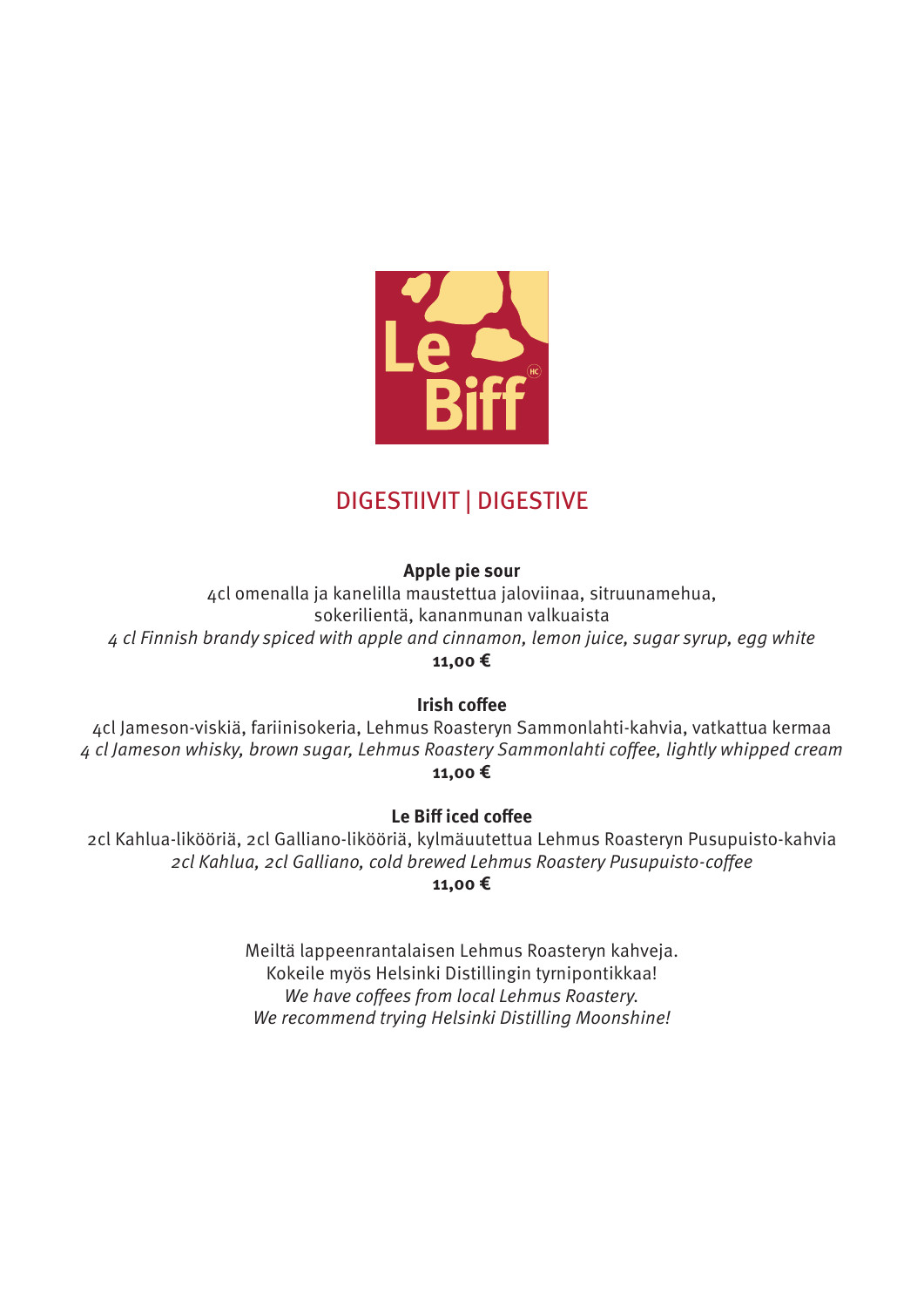

### MAISTELUMENUT | TASTING MENUS

#### **3 ruokalajia | 3 courses**

Päivän keitto Soup of the day

Päivän annos tai kala Dish or fish of the day

Päivän jälkiruoka Dessert of the day

**53,00 € Osakas 48,00 €**

### **Viinipaketti 23–26€**

#### **5 ruokalajia | 5 courses**

Päivän keitto Soup of the day

Päivän alkupala Daily starter

Päivän annos tai kala Dish or fish of the day

Sorbet

Päivän jälkiruoka Dessert of the day

#### **64,00 € Osakas 59,00 €**

**Viinipaketti 30–35€**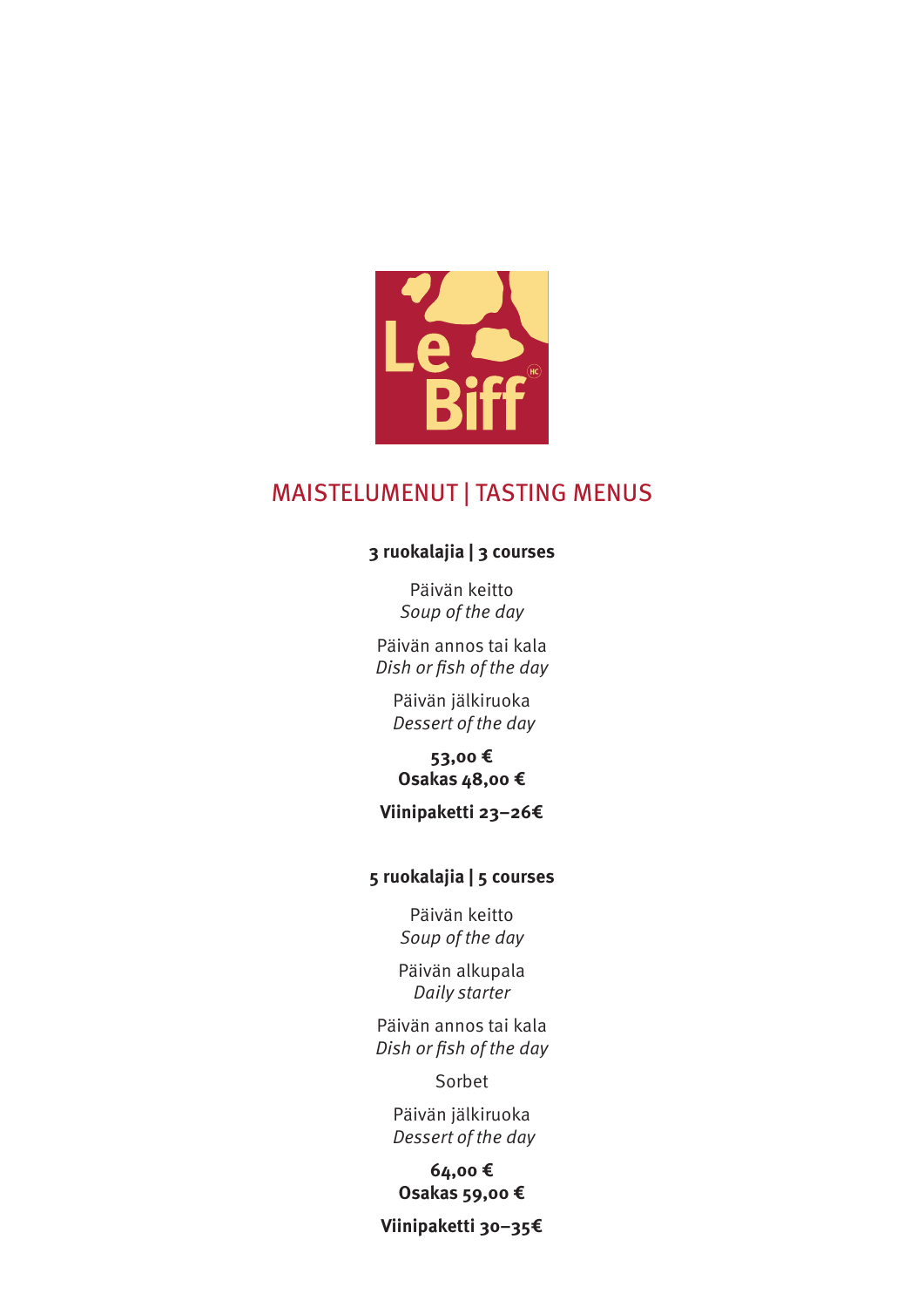

### MAISTELUMENUT | TASTING MENUS

### **7 ruokalajia | 7 courses**

Päivän keitto Soup of the day

Päivän alkupala Daily starter

Kuha-ceviche Zander ceviche

Sorbet

Päivän annos tai kala Dish or fish of the day

Juustoa ja paahdettua pähkinää Finnish cheese and roasted walnuts

> Päivän jälkiruoka Dessert of the day

**79,00 € Osakas 74,00 €**

**Viinipaketti 35–39€**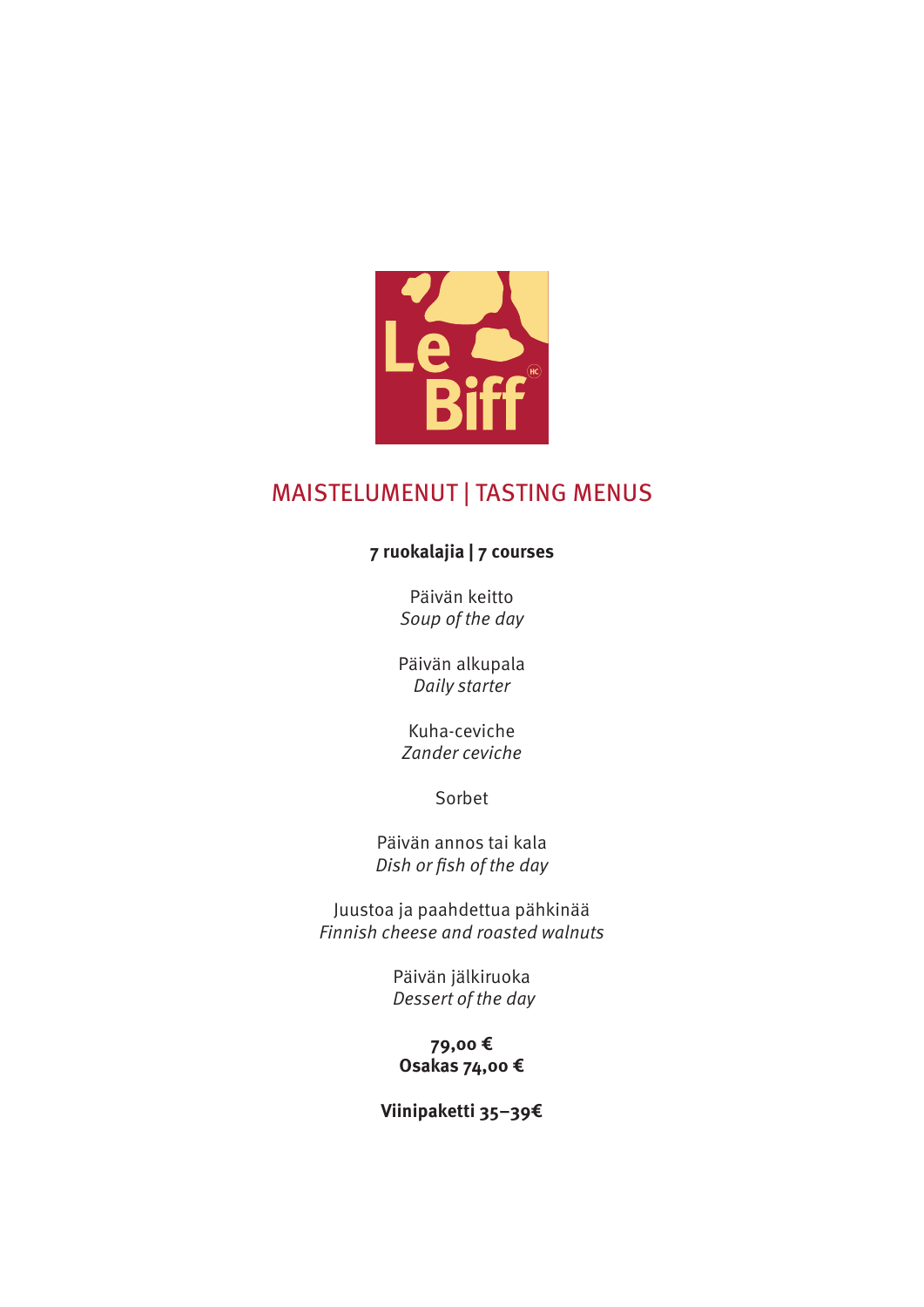

# **VIINIT | WINES**

### KUOHUVIINIT | SPARKLING WINES

|                                                                           | 12c     | 75cl plo  |
|---------------------------------------------------------------------------|---------|-----------|
| Ruffino Prosecco                                                          | 10,00 € | 52,00 €   |
| Glera. Verona, Italia/Italy                                               |         |           |
| Raimat Brut Nature Cava Luomu, organic                                    | 9,50€   | 52,00 €   |
| Chardonnay, Xarel-lo, Raimat/D.O. Cava. Espanja/Spain                     |         |           |
| <b>SAMPPANJAT   CHAMPAGNES</b>                                            |         |           |
| Ayala Brut Majeur                                                         | 14,90 € | $82,00$ € |
| Chardonnay, Pinot Noir, Pinot Meunier, Ayala/AC Champagne. Ranska/France  |         |           |
| Lanson Green Label Organic Bio Luomu, organic                             |         | 110,00 €  |
| Pinot Noir, Pinot Meunier, Chardonnay, Lanson/AC Champagne, Ranska/France |         |           |

### VALKOVIINIT | WHITE WINES

| Martin Codax Marieta Albarino Vegaaninen/vegan<br>Albarino, Martin Codax/DO Rias Baixas. Espanja/Spain | 9,40€           | 51,00€<br>(osakashinta<br>46,00 €) |
|--------------------------------------------------------------------------------------------------------|-----------------|------------------------------------|
| Cantina Di Negrar Garganega Verona IGT<br>Garganega, Cantina di Negrar/ IGT Verona, Italia/Italy       | 8,00 $\epsilon$ | 46,00€                             |
| Villa W. Steep Slope Riesling Dry<br>Riesling, Langguth/ Qualitätswein Mosel, Saksa/Germany            | 9,60€           | 59,00€                             |
| Willm Pinot Gris<br>Pinot Gris, Alsace Willm/AOC Alsace, Ranska/France                                 | 10,00 €         | $62,00 \in$                        |

Laroche Chablis 1er Cru Les Vaudevey 2018 Vegaaninen, vegan 77,00 € Chardonnay, Laroche/AC Chablis. Ranska/France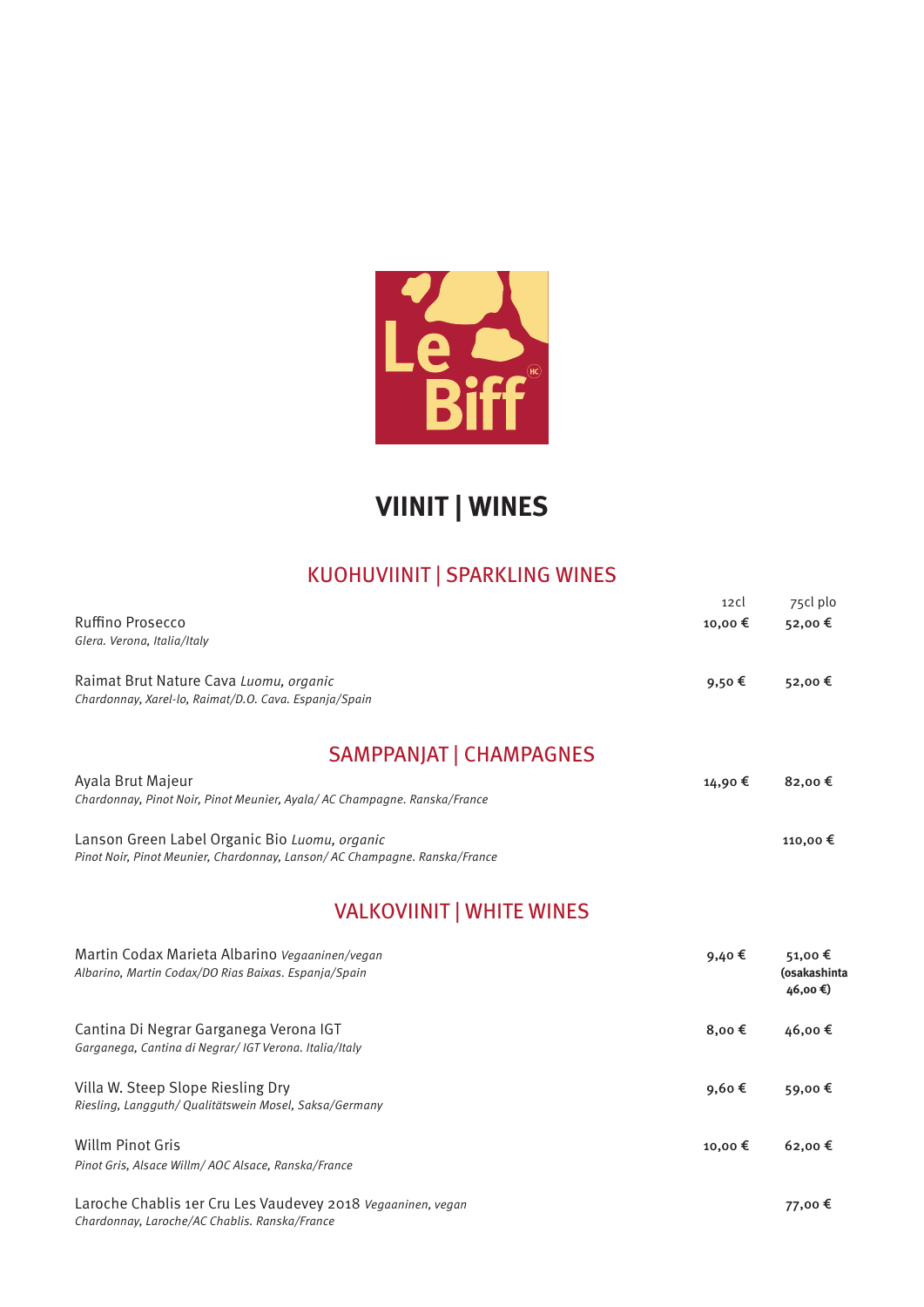

|                                                             | 12 C l | plo     |
|-------------------------------------------------------------|--------|---------|
| Brundmayer Weingut Riesling                                 |        | 71.00 € |
| Riesling, Weingut Brundlmayer/DAC Kamptal, Itävalta/Austria |        |         |

# ROSÉVIINIT | ROSÉ WINE

| Laroche Rose la Chevaliere<br>Grenache, Syrah, Cinsault, Laroche Mas la Chevalière/ IGP Pays d'Oc, Ranska/France                         | 7,00 € | 45,00€<br>(osakashinta<br>40,00 € |
|------------------------------------------------------------------------------------------------------------------------------------------|--------|-----------------------------------|
| <b>PUNAVIINIT   RED WINES</b>                                                                                                            |        |                                   |
| Ruffino Chianti Organic Luomu, organic<br>Sangiovese, Merlot, Ruffino/DOCG Chianti, Italia/Italy                                         | 9,80€  | 50,00€                            |
| Periquita Reserva<br>Touriga National, Touriga Franseca, Castelao, Portugali/Portugal                                                    | 8,90€  | 53,50€                            |
| Ogier Artesis Cotes du Rhone Rouge<br>Grenache, Syrah, Mourvedre, Ogier/AC Cotes du Rhone, Ranska/France                                 | 8,40€  | 52,00€                            |
| Las Moras Black Label Malbec<br>Malbec. Finca Las Moras, / San Juan, Argentiina/Argentina                                                | 10,90€ | 58,00€                            |
| Cantina Di Negrar Valpolicella Ripasso DOC Luomu, organic<br>Corvina, Corvione, Rondinella, Ripasso DOC Classico Superiore, Italia/Italy | 11,20€ | 69,00€                            |
| Martin Codax Cuatro Pasos Mencia<br>Mencia, Martin Codax/DO Bierzo. Espanja/Spain                                                        | 9,40€  | 51,00€<br>(osakashinta<br>46,00€) |
| Cantina Di Negrar Amarone della Valpolicella Luomu, organic<br>Corvina, Corvione, Rondinella, Valpolicella DOCG Classico.                |        | 89,00€                            |
| Chateau Tour de Capet<br>Merlot, Cabernet Franc, Antoine Moueix / AC Saint Emiloin Grand Cru, Ranska/France                              |        | 88,00€                            |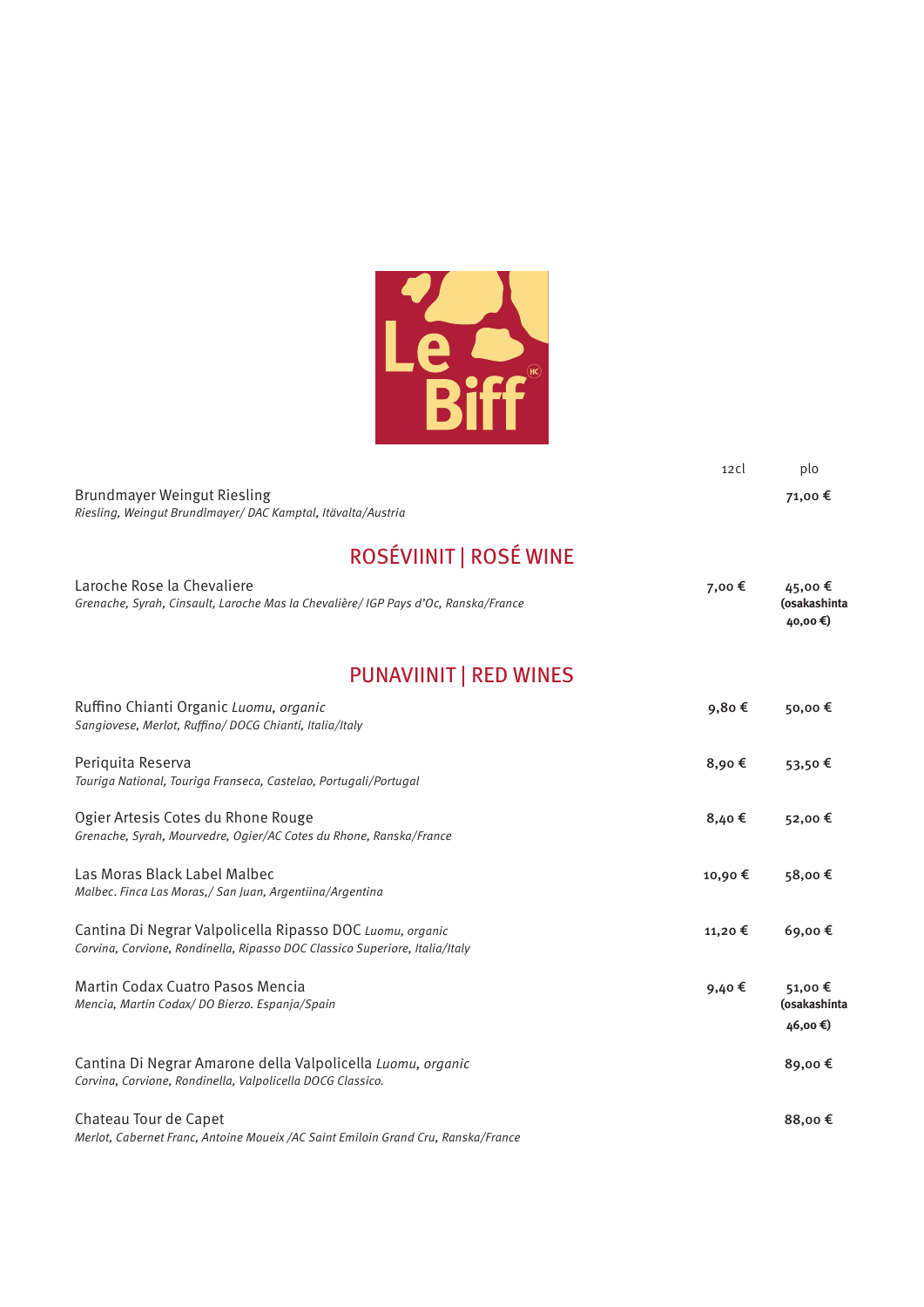

| <b>JÄLKIRUOKAVIINIT   DESSERT WINES</b>                                                                                         | 8 cl          |                    |
|---------------------------------------------------------------------------------------------------------------------------------|---------------|--------------------|
| Nederburg The Winemasters Noble Late Harvest<br>Chenin Blanc, Muscat de Frontignan, WO Western Cape. Etelä-Afrikka/South Africa | 10,00€        |                    |
| Canti Moscato d'Asti<br>Moscato, Fratelli Martini/ Piemonte, Italia/Italy                                                       | 9,50€         |                    |
| Graham's Late Bottled Vintage Port 2012                                                                                         | 9,00€         |                    |
| Taylor's Select Reserve Port                                                                                                    | 9,60€         |                    |
| Taylor's 10 YO Tawny Port                                                                                                       | 11,50€        |                    |
| ALKOHOLITTOMAT VIINIT   NON-ALCOHOLIC WINE                                                                                      |               |                    |
|                                                                                                                                 | $12 \,$ cl    | plo                |
| Codornio Zero Alcohol Free Vegaaninen, vegan<br>Airen, Chardonnay, Codornio/Katalonia. Espanja/Spain                            | 5,50€         | 30,00€             |
| Leitz Eins-Zwei-Zero Riesling Alcohol Free<br>Riesling, Leitz/ Rhiengau. Saksa/Germany                                          | $6,00 \notin$ | 35,00€             |
| Carl Jung non-alcoholic red wine                                                                                                |               | 12,50€<br>0,375 cl |